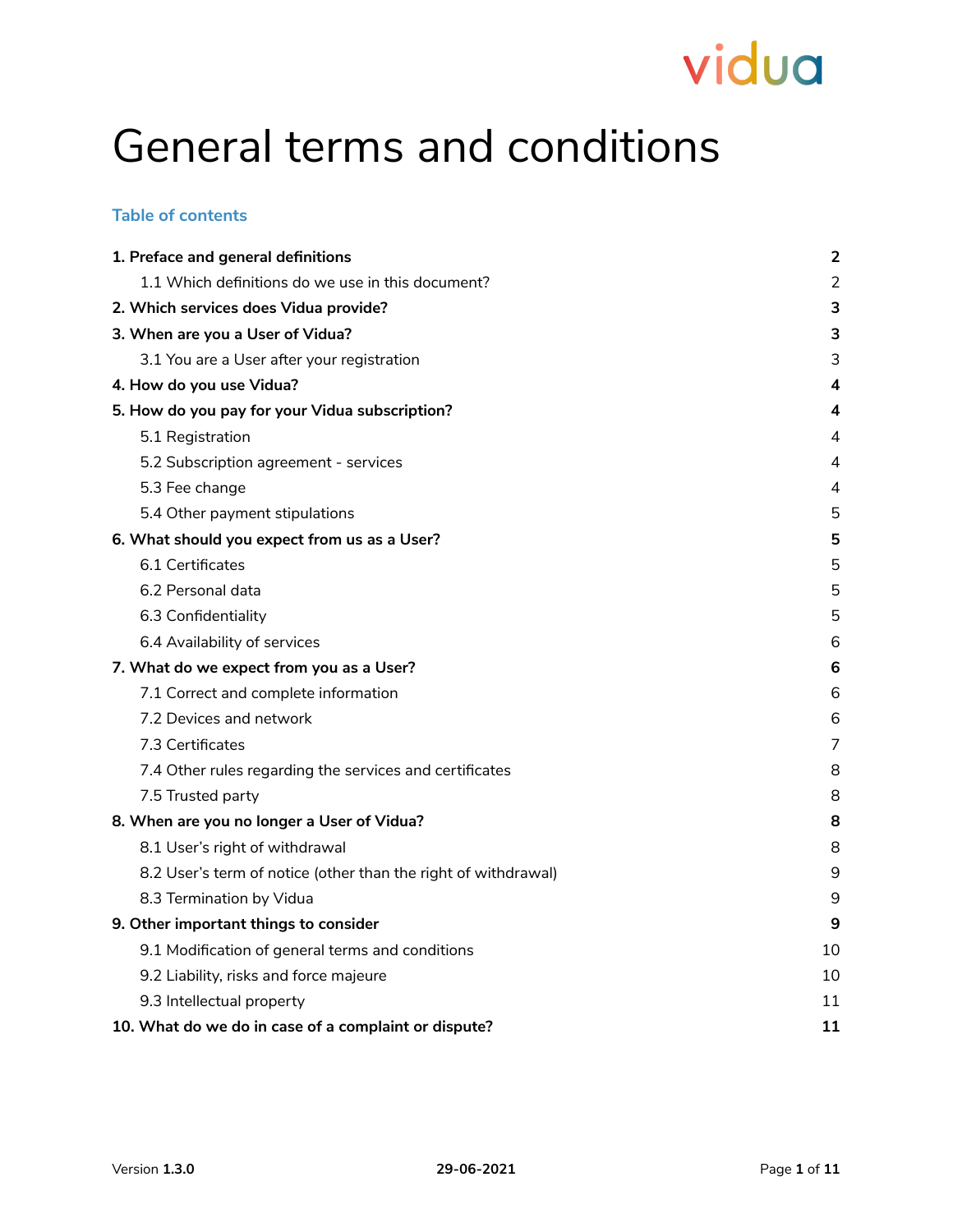

## <span id="page-1-0"></span>1. Preface and general definitions

These are the terms and conditions of Vidua. Vidua a brand name and trademark owned by Cleverbase ID B.V. Cleverbase ID B.V. (hereinafter: **Vidua** or **We**) is an ETSI/eIDAS accredited Qualified Trust Service Provider under supervision of the Radiocommunications Agency. We are established at Maanweg 174, 2516 AB The Hague end registered at the Chamber of Commerce (Kamer van Koophandel) under number 67419925. Vidua also is the brand under which We deliver our services to you as a user.

Vidua creates and maintains a platform for digitalization of internal and external business operations. With Vidua you can log in securely, and in the future, securely store, sign and exchange formal information. This is easily done with a pin code via your own phone.

## <span id="page-1-1"></span>1.1 Which definitions do we use in this document?

Terms and definitions sometimes contain terms that may not be easily understood by everyone. Because we think it's important that our terms and conditions are understandable for anyone, we'll explain the most important concepts first.

**Subscriber**: a natural person or legal entity who is part of an agreement with Vidua. The subscriber enters into an agreement with Vidua on behalf of one or more Certificate Holders. At the domain Citizen, subscribers and Certificate Holders are always the same party.

**Terms and conditions**: the arrangements described in this document, that apply to all the services provided by Vidua.

**Certificate**: an electronic confirmation that connects data for verifying an electronic signature to a particular person and confirms that person's identity.

**Certificate Holder**: an entity which will be identified in a certificate if the holder 's identity is confirmed by Vidua. The Certificate Holder will be a natural person, if the certificates are personalized.

**Cleverbase**: accredited QTSP Cleverbase ID B.V., located at Maanweg 174, 2516 AB Den Haag, registered with the Dutch Chamber of Commerce (KvK) under number 67419925.

**Digital Identity**: also known as an electronic identity; the electronic data that, through combination with or logical connection to other electronic details, serve as a unique personal reference to the owner's identity.

**User**: also known as end-user. A natural or legal person who is in possession of a Vidua certificate, but can not issue certificates themselves.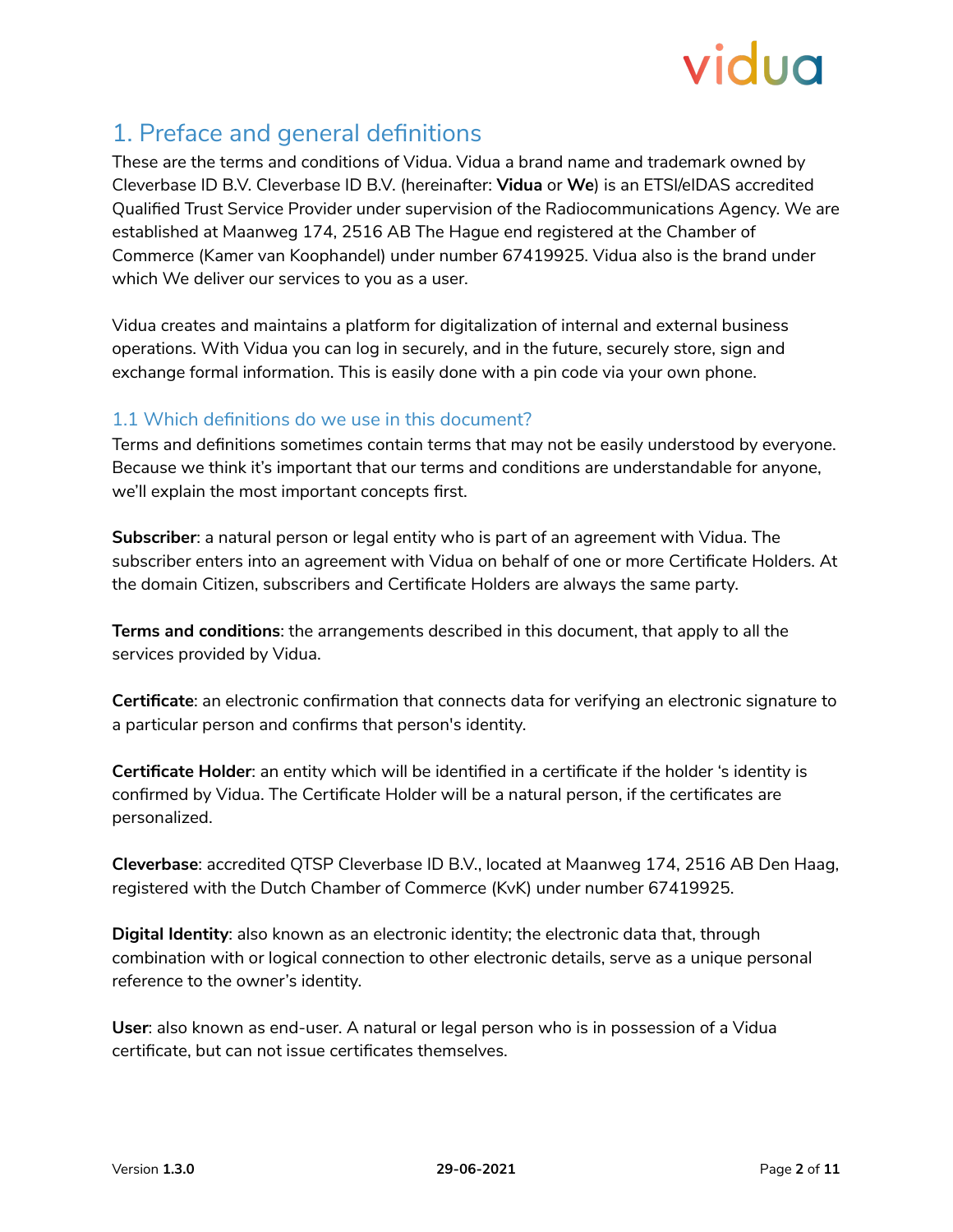

**PKIoverheid**: the Public Key Infrastructure (PKI) provided by the Dutch government, which serves to issue and manage electronic certificates.

**Trust Service Provider**: a natural or legal person who issues certificates, and provides other services regarding electronic signatures. A TSP's main purpose is to provide certificates and key information. A TSP will also be ultimately responsible for the delivery of the certification services. Cleverbase is a Trust Service Provider acting under the name Vidua.

**Trusting Party**: any natural or legal person who receives a certificate and/or acts in reliance on that certificate.

**Vidua**: brand name and trademark, owned by Cleverbase, under which all services delivered to the User are provided.

## <span id="page-2-0"></span>2. Which services does Vidua provide?

Vidua provides services under the brand name Vidua related to issuance, management and verification of certificates, information and communication according to identity and trust for PKIoverheid.

Vidua's services for secure login are made possible with certificates in accordance with national and international law (the PKI system of the Dutch government, and the European EIDAS legislation).

In order to use these services, you must first be registered as an User. After registration you will be able to use our services against payment. These services are offered with an annual subscription. As a subscriber, you will conclude a separate subscription agreement with Vidua.

## <span id="page-2-1"></span>3. When are you a User of Vidua?

## <span id="page-2-2"></span>3.1 You are a User after your registration

You are a User of Vidua upon completion of the registration process, either through the app or by visiting the Vidua office. Your registration is complete once the Vidua staff has approved your application. From that moment on, you also have obligations. You also have these obligations at the time you have not yet verified your email address. The obligations are described in these general terms and conditions. For example: providing correct and accurate data, or normal use of the platform and the services of Vidua.

For registering as a User, in some cases you may be required to pay a one-off administration fee. For more information, see paragraph 5.1.

## <span id="page-2-3"></span>4. How do you use Vidua?

After you have registered as a User of Vidua, you can start using our subscription services. If you wish to use a service from Vidua, you will need to purchase the subscription.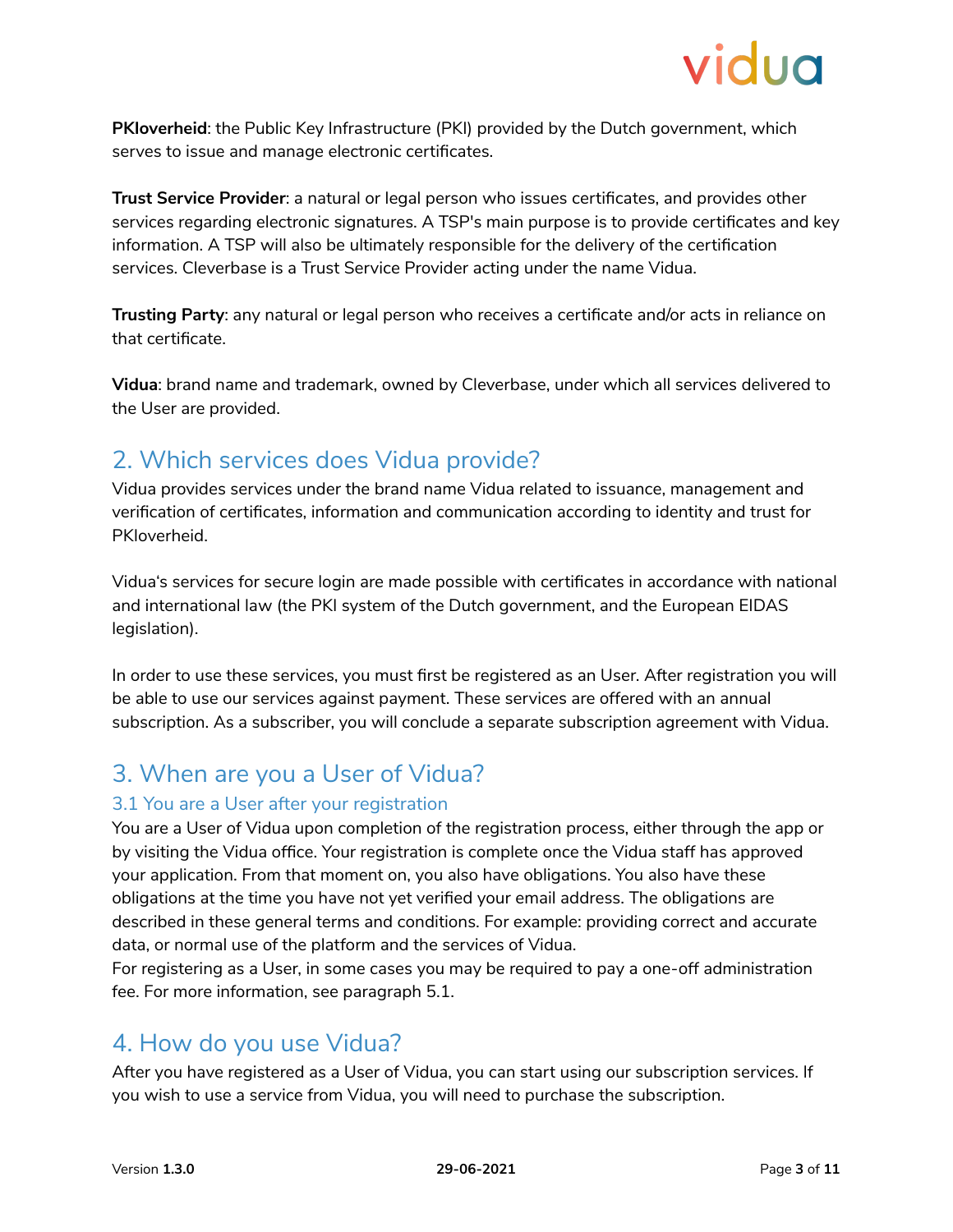

The content of the service, the way you should use the service and the fees for the service are described in the specific subscription agreement. You enter into this agreement after purchasing the subscription. Thus you will have to pay the costs for this subscription in advance. The subscription agreement starts when you as a User expressly declare that you wish to purchase the service offered by Vidua.

You will enter the subscription agreement for one year. See paragraph 8 for the notice periods of the subscription services.

## <span id="page-3-0"></span>5. How do you pay for your Vidua subscription?

You can pay for using Vidua as a subscriber. Vidua uses the following payment procedures and methods.

## <span id="page-3-1"></span>5.1 Registration

To become a subscriber with Vidua, you must first make sure that you are registered. Vidua may charge costs for registration. You must pay these costs in the manner Viduas determines. Vidua will inform you of this prior to registration.

#### <span id="page-3-2"></span>5.2 Subscription agreement - services

From the moment you start using the service and thus have entered into the subscription agreement, the subscription period of one year starts. After that, this subscription agreement automatically and tacitly converts to a subscription agreement for an indefinite period. See paragraph 8 for the different notice periods of these subscription agreements. The fee amount is included in the subscription agreement for the specific service.

The fee that you have to pay for the purchased service is an advance payment which Vidua will collect annually by direct debit or other agreed payment method.

#### <span id="page-3-3"></span>5.3 Fee change

Vidua may change the rates for the various subscription services during the term of the subscription agreement once per calendar year. As a subscriber, you will be informed by Vidua about any changes, no later than three months before the rate change takes place. If you do not agree with the rate increase, you have to inform Vidua at least one month before the rate change will take place. The termination will then take place when the rate change occurs.

#### <span id="page-3-4"></span>5.4 Other payment stipulations

All taxes, impositions, and such - under whatever name and imposed by whomever - which is related to the relationship between you as a subscriber and Vidua are at the expense of the subscriber, unless otherwise agreed in writing or a provision of mandatory law regulation.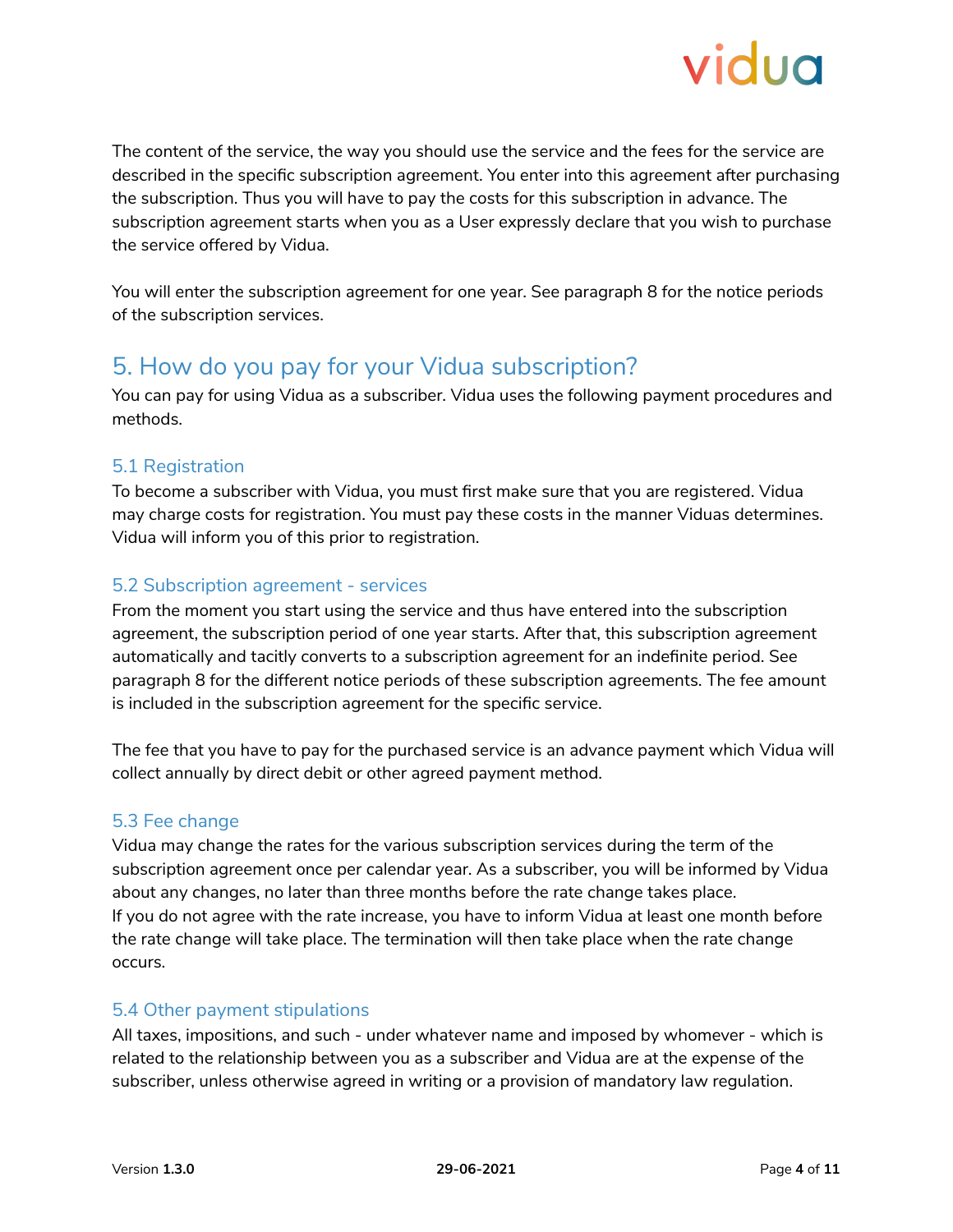

If you, as a subscriber, fail to settle a claim after a reminder or notice of default, Vidua has the right to suspend the services until all outstanding claims of obligations have been done. Vidua shall then also have the right to hand over the claim. All costs incurred by Vidua for this purpose, such as: collection and administration costs, judicial or extrajudicial costs, and costs to be made for legal assistance and legal advice, shall in that case be at your expense as subscriber.

## <span id="page-4-0"></span>6. What should you expect from us as a User?

You can expect several things from us as a User of Vidua. Most importantly, these things include, or are related to, the issuance and management of certificates, the way personal data is handled, confidentiality and the availability of our services.

## <span id="page-4-1"></span>6.1 Certificates

Vidua uses certificates for creating electronic signatures and login. For each person, Vidua creates one or more certificates. The Dutch government and the European Union impose strict rules on the issuance of certificates. This entails obligations both for us as Vidua and for you as a user.

#### <span id="page-4-2"></span>6.2 Personal data

As far as Vidua processes personal data, it processes them for the User. The purpose of processing of the personal data by Vidua is to execute the registration or subscription agreement with the User. Moreover, Vidua will comply with the applicable laws and regulations regarding privacy. In doing so, Vidua acts as set out in the privacy statement, which can be consulted via: [https://cleverbase.com/privacy-statement/.](https://cleverbase.com/privacy-statement/)

Without permission of the User, Vidua will not provide any information or personal data to third parties, unless Vidua is obliged to do so by a court of law due to a statutory obligation.

## <span id="page-4-3"></span>6.3 Confidentiality

Vidua undertakes to keep secret all information provided by you, the User. Only if Vidua is obliged by law or by a court of law to share this information, then We are no longer obliged to keep this information secret. Vidua also makes an exception to the secrecy obligation if the information is important to Vidua in the conduct or outcome of legal proceedings, including the disciplinary judge, criminal judge or civil judge.

## <span id="page-4-4"></span>6.4 Availability of services

Vidua will do what is commercially reasonable to ensure optimal availability and access to its services. However, Vidua does not guarantee that these services will be continuously available, accessible and error-free.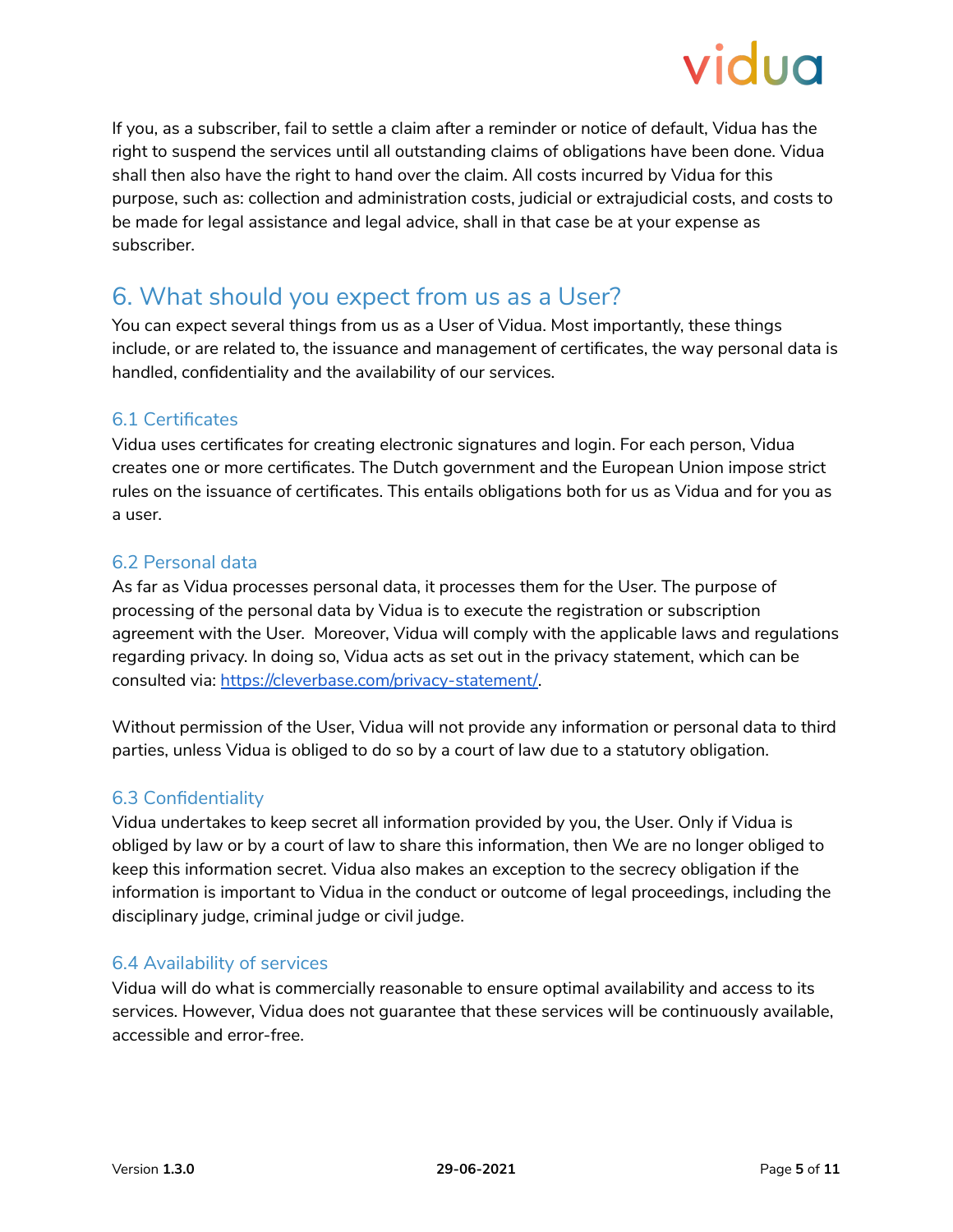As Vidua, we will endeavour to take the necessary measures to ensure that the use and availability of our services, online applications and other applications as much as possible can be guaranteed.

In order to guarantee the use and availability as much as reasonable, Vidua will (temporarily) block or deactivate the services, online applications and other applications, or limit their use. In case this is necessary from time to time to perform preventive or regular maintenance or upgrades.

Vidua may also (temporarily) block the use and availability or disable it, if there is an actual or suspected security breach, or another emergency situation. In all these cases, you as the User have no right to claim damages from Vidua.

The certificate status information will never be unreachable for more than four hours in a row. The certificate status information will also be available after the expiration of the certificate validity period for a period that is consistent with the laws and regulations governing certificates. Vidua has a termination plan to meet this obligation.

## <span id="page-5-0"></span>7. What do we expect from you as a User?

In addition to what we have already described under "How do you use Vidua?" - we would like to mention a few more agreements in which we indicate what we expect from you as a User.

## <span id="page-5-1"></span>7.1 Correct and complete information

As a User, you guarantee the correctness and completeness of the information provided by you or on your behalf as User to Vidua. This applies at all times, i.e. during registration as well as during the use of the service(s). If it is the case that certain information is incorrect or incomplete, Vidua has the right to change the information. Vidua has the right to withdraw your registration as a User or to stop or change the supply of services. Vidua may at its own discretion determine which of the before mentioned measures in this case. Vidua will determine this in all reasonableness.

## <span id="page-5-2"></span>7.2 Devices and network

You are responsible for the appropriateness of your devices (such as cell phone, tablet, PC and laptop), software (up-to-date virus software, operating programs and other security measures), websites, data files and network (connections) to be able to use the Vidua services. In order to use Vidua, it is necessary for you to have a sufficiently modern mobile smartphone and corresponding operating system.

Vidua may make demands on the User for the proper execution of its services. The Users are responsible for the control and security procedures of the devices, software, websites, etc. used by them.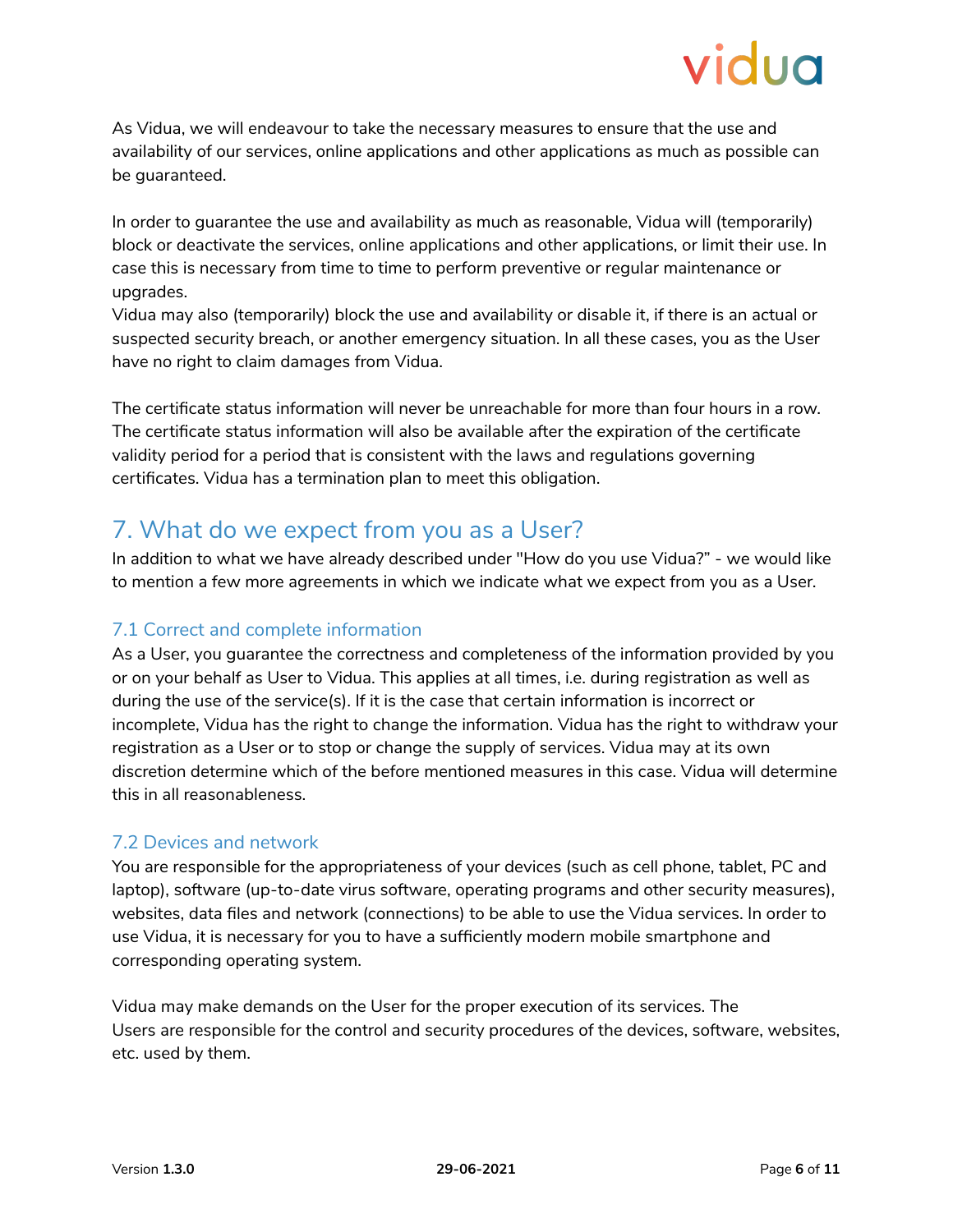

## <span id="page-6-0"></span>7.3 Certificates

Vidua builds and manages a platform for digitalization of internal and external business operations. This enables you as a User to log in securely and in the future to store, sign and exchange formal information and exchange it. The underlying technology for this service consists of certificates. If Vidua requests it, the Certificate Holder will provide all the information necessary to execute the certificate service. The Certificate Holder will provide documentary evidence in support of this information within fourteen days.

If any information in the certificate is incorrect or is no longer correct because of a change, the Certificate Holder shall immediately inform Vidua of this situation. After expiration of the validity of the certificate, the certificate can no longer be used. As Certificate Holder, you are responsible for the timely renewal of certificates. As a Certificate Holder cannot derive any rights from an internal policy, Vidua will inform the Certificate Holder about the expiration of the certificate at the end of the validity period. You are also responsible for emergency replacement if the key material is compromised or some other calamity occurs.

A certificate is issued for a predetermined purpose. As a Certificate Holder you may not use the certificate for another purpose than that for which it was issued.

The Certificate Holder prevents unauthorized use of the certificate. This implies that the Certificate Holder takes reasonable measures to ensure the confidentiality of the PIN, including at least: preventing someone else from viewing the entry of the PIN code, not writing down the PIN code, and not providing the PIN code to another person.

You, as the Certificate Holder, will withdraw the certificate as soon as possible if:

- a) the key material has possibly been compromised,
- b) the PIN code may have been compromised,

c) you no longer have access to the key material yourself (for example: you lost your cell phone,

- d) the information in the certificate is not or no longer correct, or
- e) there is any other reason that justifies a revocation of the certificate.

After one of the above situations under a to e has occurred, as a Certificate Holder ensures that you immediately cease using the relevant key. The Certificate Holder will prevent unauthorized use of the certificate.

#### <span id="page-6-1"></span>7.4 Other rules regarding the services and certificates

The User/Certificate Holder will ensure that there will be no improper or illegitimate use of the services or certificates. In any case, they will ensure that no action is taken in violation of the law or regulations, that no one is involved in committing criminal offences, and that no one is damaging the reputation or integrity of Vidua.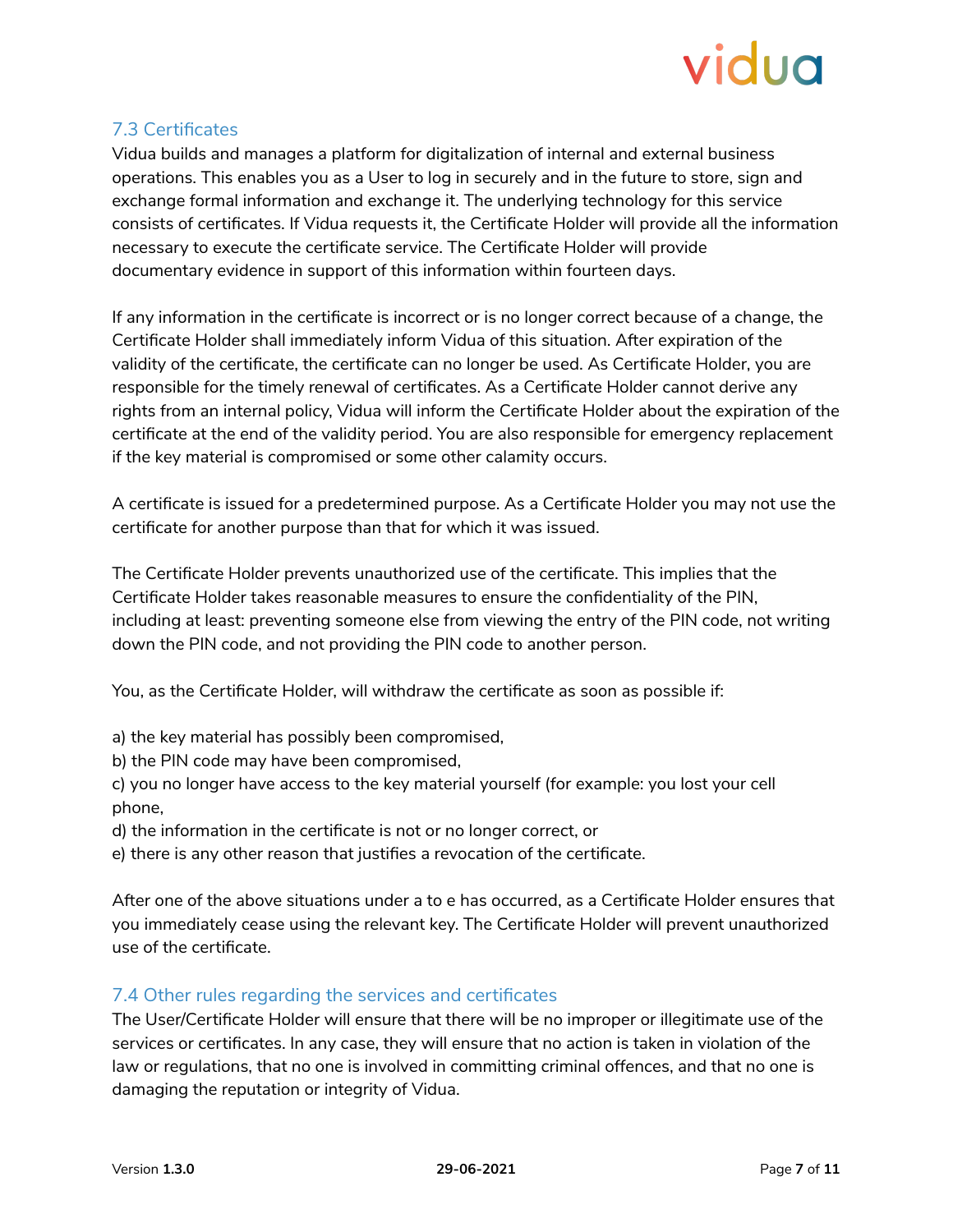

Furthermore, a certificate is not designated as an identity document in the Dutch Compulsory Identification Act (Wid) and therefore it can not be used to identify persons in cases where the law requires that the identity of the person in question is known and is established by means of a document designated in the Compulsory Identification Act (Wet op de identificatieplicht). Perhaps superfluously, it follows that a certificate may not be used in the provision of government services where the law requires the identity of persons with a document designated in the Dutch Compulsory Identification Act.

The User's rights under these general terms and conditions are non-transferable.

#### <span id="page-7-0"></span>7.5 Trusted party

The trusted party is the recipient of the message that is provided with the certificate. He is expected to check the validity of all certificates used. If the trusted party requests the status of a certificate, then it will have to verify the electronic signature and the associated certification path. For this check, he can request the crl of Vidua (trademark of Cleverbase) on <https://pki.cleverbase.com/cleverbase3c.crl> or perform an OCSP status check. See paragraph 4.10 of the Certification Practice Statement for a further explanation of retrieving the certificate status.

Furthermore, it is recommended that the relying party is aware of the limitations of the use of the certificate, as can be derived from the certificate itself and from the Terms and Conditions.

## <span id="page-7-1"></span>8. When are you no longer a User of Vidua?

You may decide to no longer be a User of Vidua. The services you are using from Vidua and for which you have entered into a subscription agreement with us can be terminated. You must submit your termination to us by email or in writing.

#### <span id="page-7-2"></span>8.1 User's right of withdrawal

After you've become a User of Vidua, you have the opportunity to revoke your registration as a user in the first 14 days after your registration. Furthermore, if you have indicated and explicitly declared that you would like to purchase a subscription service from Vidua, you also have a right to withdraw within 14 days. When purchasing both the registration and the subscription service as a User, you explicitly declare that you want Vidua to immediately start fulfilling the registration as a subscription service. In doing so, you, as a User, also declare that you now waive your right of termination as soon as Vidua has fulfilled the agreement.

If, as a User, you utilise your 14-day right of withdrawal, we as Vidua refund the administration costs for registering as a User. After using your right of withdrawal for a subscription service, Vidua will charge the annual subscription fee for the period of 14 days. Vidua also reserves the right to charge variable costs in case you do not have made normal use of the registration or services of Vidua. This includes, for example, excessive use of the platform and/or the services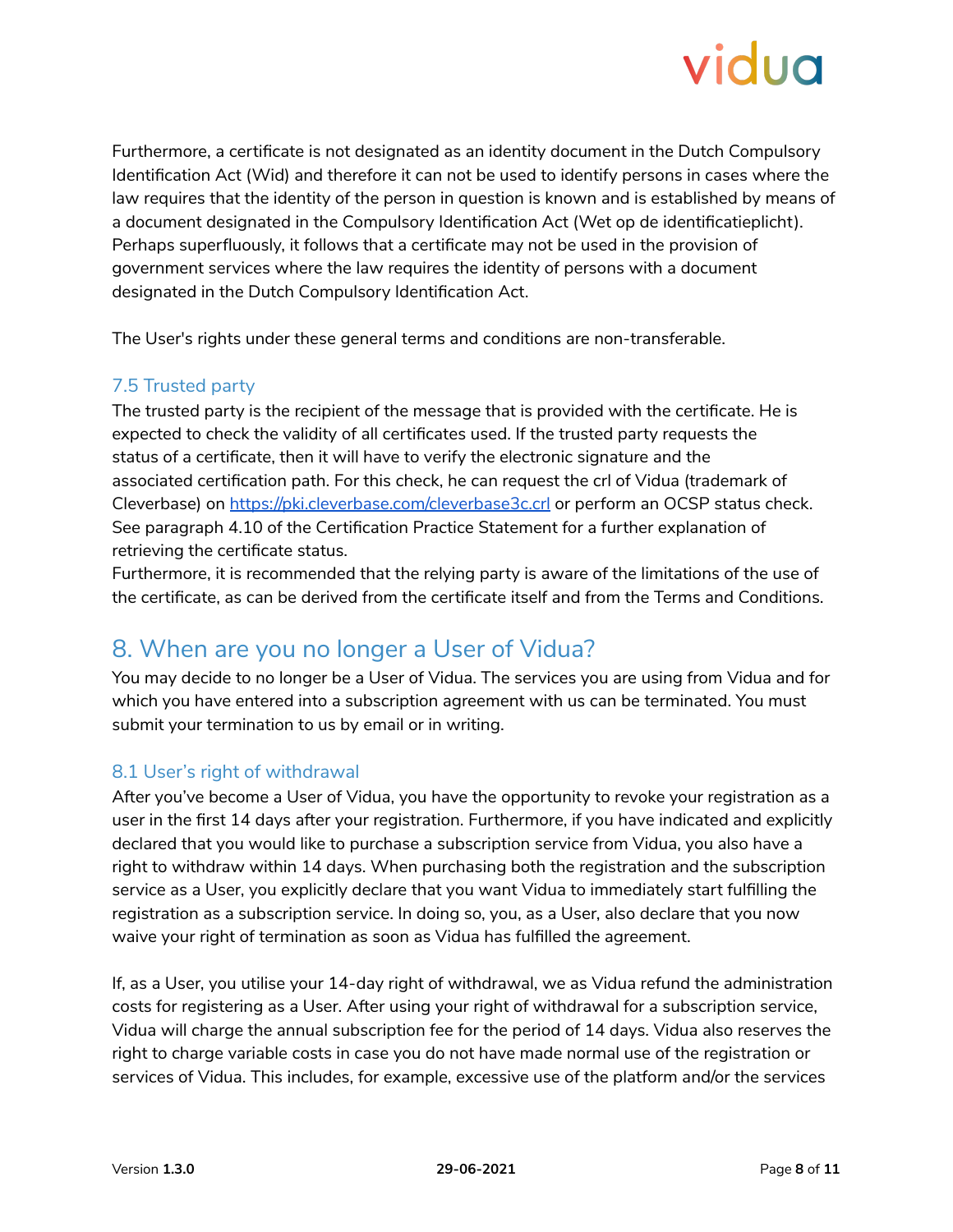of Vidua, which could cause our network or platform to become overloaded, or in case we can offer less service and quality to other Users because of the overload.

## <span id="page-8-0"></span>8.2 User's term of notice (other than the right of withdrawal)

In case you are a User of Vidua, you must take into account the following termination procedure: after we have received your termination request and this has been confirmed by Vidua by email, the subscription agreement will be terminated within one month after you have received the confirmation from us. Any amounts paid in advance will be charged and, if applicable, settled and refunded according to the period used.

## <span id="page-8-1"></span>8.3 Termination by Vidua

Vidua is entitled to discontinue service with the User when any of the following situations occur:

- if you fail to fulfill your obligations under the subscription agreement(s);
- if you have provided incorrect or incomplete information;
- if you as a User misused the services provided to you by Vidua;
- if you committed criminal or unlawful acts through the services of Vidua;

- if the manner in which you use the services of Vidua may lead to disruptions, disabling or limiting the availability or access of the Vidua services, or that Vidua might suffer damage as a result.

If a certificate is revoked by Vidua or by PKIoverheid, then your subscription agreement as a User with Vidua will continue to exist.

In certain situations you will no longer be a User of Vidua, due to circumstances on the part of Vidua. This is in the event that Vidua stops providing its services due to changes in laws or regulations, or in case there are technical or business reasons.

## <span id="page-8-2"></span>9. Other important things to consider

Here are some general conditions discussed that you, as a User of Vidua, should also take into account:

## <span id="page-8-3"></span>9.1 Modification of general terms and conditions

Vidua may be required to change its services or parts of its services due to new laws or regulations. If Vidua has to make this change to its services or other significant changes to its general terms and conditions, we will inform you as a User in advance via the website [www.vidua.nl](http://www.vidua.nl). These changes will then apply with effect from 30 calendar days after Vidua has informed you.

Vidua also reserves the right to make changes or adjustments to the Terms and Conditions. If we decide to make such significant changes or additions, we will inform you as User in advance via the website [www.vidua.nl](http://www.vidua.nl). This amendment will then apply with effect from 30 calendar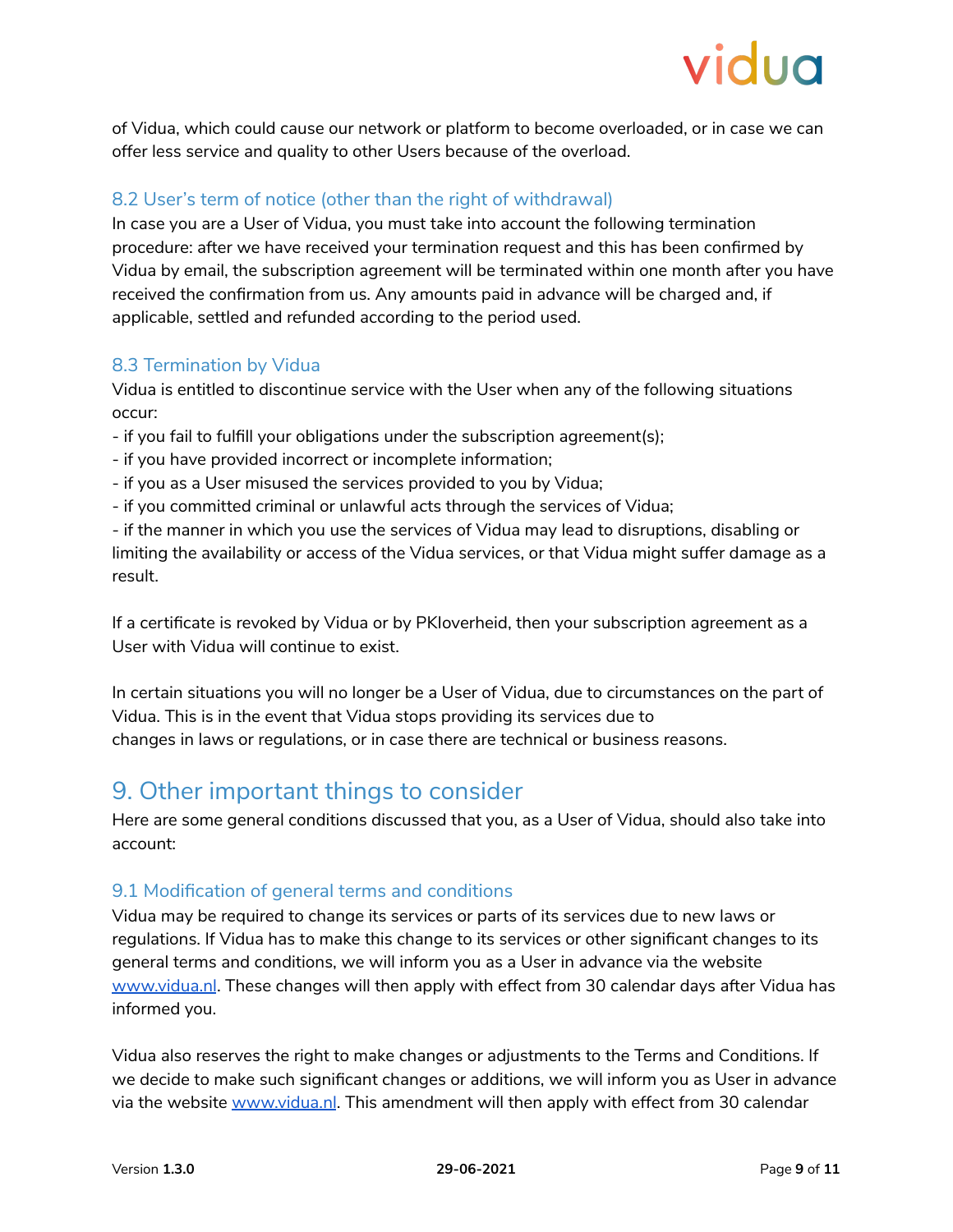days after notification to you as a User, for all the current subscription agreements and for all the services still purchased by you.

When it occurs that certain conditions or agreements in these general conditions are not valid or can be destroyed, then that does not affect the validity of the other conditions and agreements described here. For the condition or agreement that is then no longer valid, Vidua shall have the right to propose a new condition and agreement that comes as close as possible to the content and purport of the previous agreement.

Deviation from these general terms and conditions is only possible if Vidua confirms this in writing in advance. What is then agreed upon in writing between Vidua and the User, and deviates from what has been determined here, will prevail. The rest of the terms and conditions that are not deviated, will continue to exist and be valid.

#### <span id="page-9-0"></span>9.2 Liability, risks and force majeure

Vidua shall only be liable for damages suffered by the User or Trusting Party due to use of or reliance on the Qualified Certificate, when that damage is caused by a failure attributable to Vidua in complying with these general conditions. Vidua excludes all liability for indirect damages suffered by or because of a qualified certificate completely. Think for example of consequential damage and/or loss of profits such as reduced goodwill, lost profits or missed savings. The liability of Vidua is limited to the amount of €2.500.000 per case.

If you, as a User, have a dispute with a third party and as a result of this dispute Vidua becomes involved in a seizure or procedure, then you as User will have to reimburse all costs that Vidua suffers as a result of this reimbursement.

For the sake of completeness, Vidua explicitly states that it is not liable for all other forms of damage. In particular, Vidua is not liable for damage regarding certificates issued or managed by it, and also not for damage which has been caused by incorrect use by the User.

If you, as a User, assert that you are entitled to compensation, you must inform Vidua as soon as possible by email, after the damage has occurred. If you, as a User, do not report this to Vidua within three (3) months after the damage arose, then your claim for compensation expires.

As a User, you indemnify Vidua against all claims of third parties. In particular, as User you indemnify Vidua for claims of third parties for damage caused by a product that has been supplied by you as User in which a part or whole of services has been provided by Vidua. Unless you as a User can prove that the damage was caused by what Vidua delivered.

If Vidua is temporarily unable to perform its services and agreements due to force majeure, then Vidua has the right to suspend its services for the duration of the force majeure. In this case